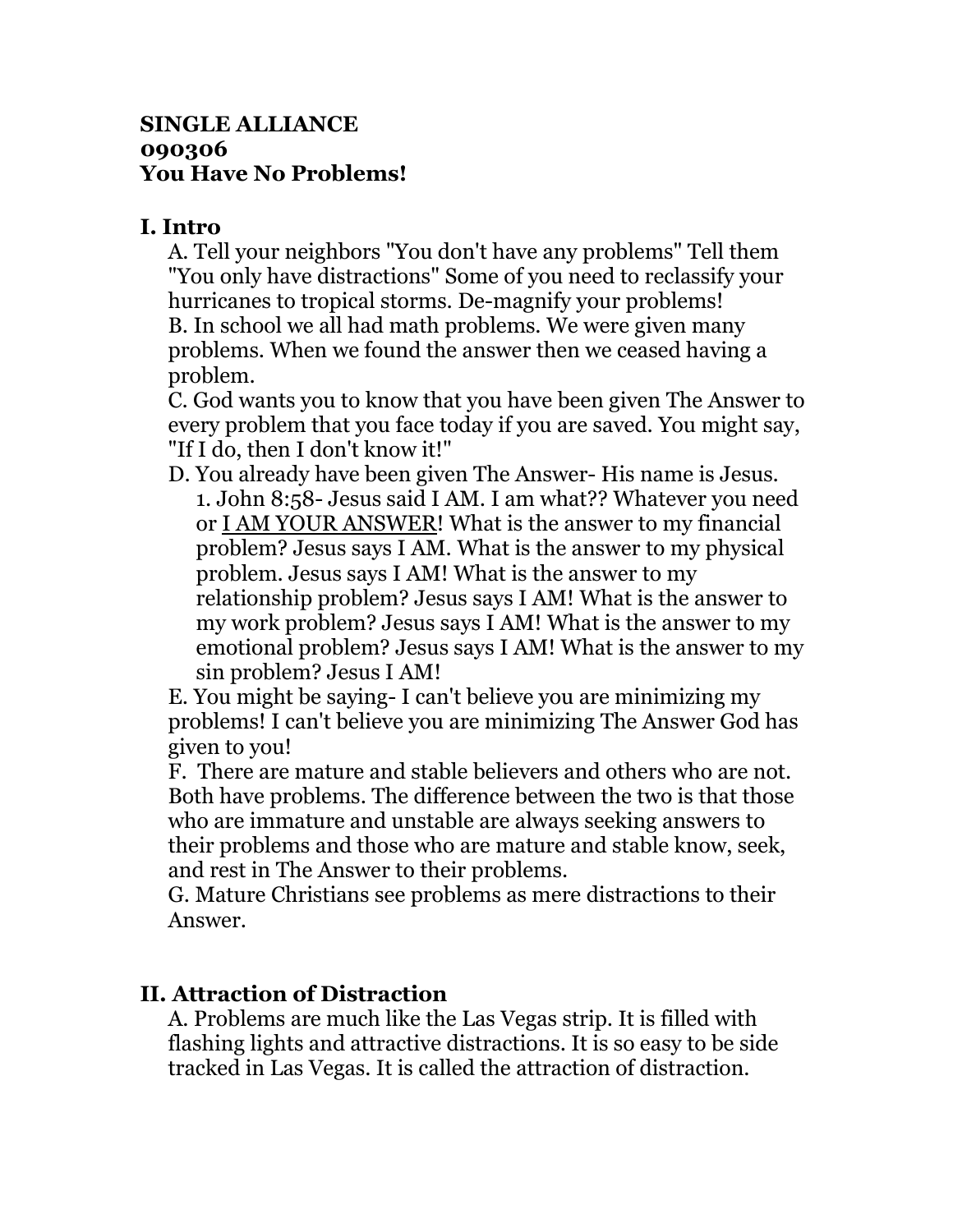B. Problems are much like those flashing lights that demand your attention. You focus on your problems and try to fix them. You try to find the answers on what to do about them. Mature Christians go to their Answer to find out what to do about their problems. It is our choice which way you handle your problems. The second one is the better way.

E. How many of you had a bad knot that you just could not untangle. Many of you took it to your father to untangle and he did with skill. Many of you face knots you cannot figure out and it is getting worse the more you struggle with it. It is time to take it to the Father and to Jesus.

F. Have you really turned to your Answer about what to do about your problems today or are you turned and tuned to your problems? We can be so focused on our problems that we totally miss the Answer. We are not to stick our head in the sand and ignore problems, we are to stick our head up and look to God as our Answer to our problems.

G. Matt. 14:27-30- Peter was distracted by his problems the waves and wind and got his eyes of his Answer. He turned to his Answer and was helped. Even though he was walking towards his answer the winds and waves kept rolling. It takes patience and consistency.

H. James 1:5-6- We start wavering when we get our eyes on the wind and waves (our problems) and off the Lord. Stick with the wisdom he has given even if the wind is still blowing hard and the waves are rolling.

I. When you really believe you have an answer to your problems you will rest and be at peace. You will have joy.

J. We can have rest, peace, and joy even though we do not know what to do or what to say. We know we have The Answer. Jesus slept through the storm in the bow of the boat because He knew His answer. (Mark 4:38)

K. We must trust Him to give us that wisdom that we need. We rest in faith. If you are flipping out then you are a victim of the attraction of distraction.

## **II. Where is your focus?**

A. Colossians 3:1-2- Focus on circumstances or your Answer?

B. Hebrews 12:1-3- Focus on people or your Answer?